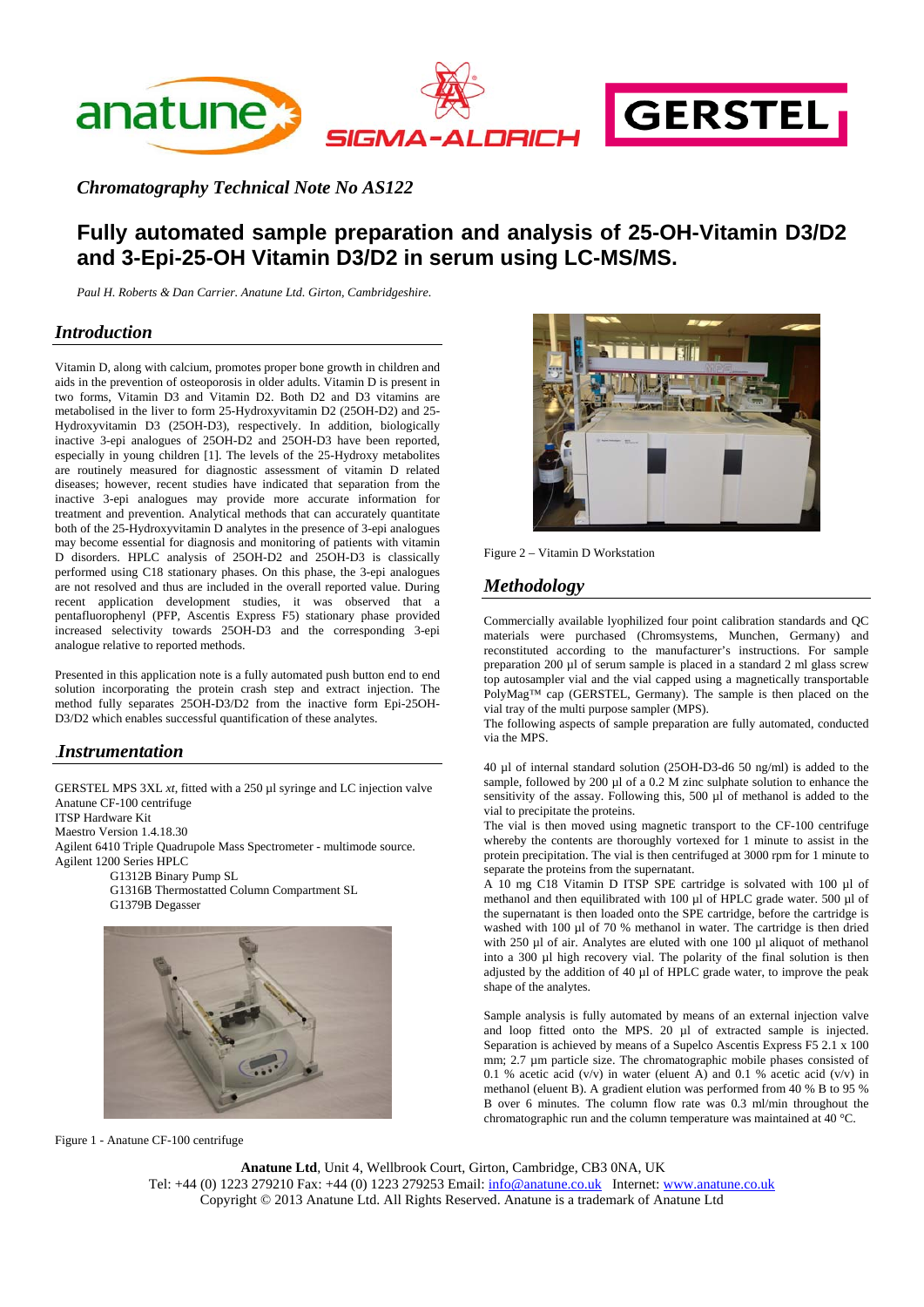

# **GERSTEL**

An Agilent 6410B tandem mass spectrometer with multimode source was used in positive APCI mode. Instrument analysis time was 8.5 minutes per sample using the conditions listed in table 1.

| Parameter               | 250H-D3 | Epi-<br>25OH-D3 | 25OH-D2 | Epi-  | 25OH-<br>$D3-d6$ |
|-------------------------|---------|-----------------|---------|-------|------------------|
| Precursor ion           | 401.3   | 401.3           | 413.3   | 413.3 | 407.3            |
| Product ion (O)         | 383.3   | 383.3           | 395.3   | 395.3 | 389.3            |
| Product ion $(q)$       | 159.1   | 159.1           | 159.1   | 159.1 | 159.1            |
| Dwell                   | 50      | 50              | 50      | 50    | 50               |
| Fragmentor $(V)$        | 120     | 120             | 120     | 120   | 120              |
| Collision Energy Q (V)  | 5       | 5               | 5       | 5     | 5                |
| Collision Energy $q(V)$ | 25      | 25              | 25      | 25    | 25               |
| Cell Acc. (V)           |         | 7               | 7       | 7     | 7                |

Gas Flow (l/min):5 Nebulizer (psi):40 Corona Current (µA):6

Gas Temp (°C):200 Vaporizer Temp (°C):170 Capillary (v):2500 Charging Voltage (V):2000

Table 1:- Selected MS conditions for analysis

#### *Results*

Calibration curves were run in duplicate, at the start and end of the analysis and constructed for 25OH-D2, 25OH-D3, Epi-25OH-D2 and Epi-25OH-D3. Linear calibrations were achieved from the Chromsystems four point serum calibration standards. Correlation coefficients of 0.997, 0.994, 0.996 and 0.997 were obtained for 25OH-D2, 25OH-D3, Epi-25OH-D2 and Epi-25OH-D3 respectively. See Table 2 and Figure 3.

| Cal Level<br>$\mu$ g/L | 25OH-D3 | $Epi-25OH-$<br>D <sub>3</sub> | 25OH-D2 | $Epi-25OH-$<br>D2 |
|------------------------|---------|-------------------------------|---------|-------------------|
| Level 01               | 3.9     |                               | 0       |                   |
| Level 02               | 17.7    | 9.4                           | 14.2.   | 8.7               |
| Level 03               | 30.1    | 18.2                          | 27.7    | 17.3              |
| Level 04               | 66.7    | 28.3                          | 55.9    | 26.3              |

Table 2:- Calibration levels for all compounds





Figure 3 - Calibration curves for 25OH-D2, 25OH-D3, Epi-25OH-D2 and Epi-25OH-D3.

The method was validated by running two different QC materials from (Chromsystems, Munchen, Germany). Dried control materials were reconstituted with water to provide solutions with target concentrations of 16.2 and 35.7 µg/L for 25OH-D2 (13.0-19.4, 28.6-42.8), 15.6 and 36.7 µg/L for 25OH-D3 (12.5-18.7, 29.4-44.0), 13.5 and 22.4 µg/L for Epi-25OH-D2 (10.8.0-16.2, 17.9-26.9), 14.2 and 23.6 µg/L for Epi-25OH-D3 (11.4-17.0, 18.9-28.3). See Tables 3 & 4.

| Compound<br>$\mu$ g/L | 25OH-D3       | $Epi-25OH-$<br>D <sub>3</sub> | 25OH-D2       | $Epi-25OH-$<br>D2 |
|-----------------------|---------------|-------------------------------|---------------|-------------------|
| Target                | 15.6          | 14.2                          | 16.2          | 13.5              |
| Range                 | $12.5 - 18.7$ | $11.4 - 17.0$                 | $13.0 - 19.4$ | $10.8 - 16.2$     |
| Mean                  | 14.1          | 13.6                          | 15.7          | 13.3              |
| SD                    | 0.4           | 0.5                           | 0.7           | 0.7               |
| % RSD                 | 2.8           | 3.3                           | 4.7           | 5.3               |
| % Accuracy            | 90.3          | 96.0                          | 96.7          | 98.5              |

Table 3:- Showing results of the QC Level 1 serum control samples.

| Compound   | 250H-D3       | $Epi-25OH-$    | 250H-D2       | $Epi-25OH-$   |
|------------|---------------|----------------|---------------|---------------|
| $\mu$ g/L  |               | D <sub>3</sub> |               | D2            |
| Target     | 36.7          | 23.6           | 35.7          | 22.4          |
| Range      | $29.4 - 44.0$ | $18.9 - 28.3$  | $28.6 - 42.8$ | $17.9 - 26.9$ |
| Mean       | 34.4          | 23.9           | 35.8          | 21.2          |
| SD.        | 1.8           | 1.6            | 2.3           | 0.9           |
| % RSD      | 5.2           | 6.6            | 6.5           | 4.3           |
| % Accuracy | 93.8          | 101.2          | 100.2         | 94.6          |

Table 4:- Showing results of the QC Level 2 serum control samples.

**Anatune Ltd**, Unit 4, Wellbrook Court, Girton, Cambridge, CB3 0NA, UK Tel: +44 (0) 1223 279210 Fax: +44 (0) 1223 279253 Email: info@anatune.co.uk Internet: www.anatune.co.uk Copyright © 2013 Anatune Ltd. All Rights Reserved. Anatune is a trademark of Anatune Ltd